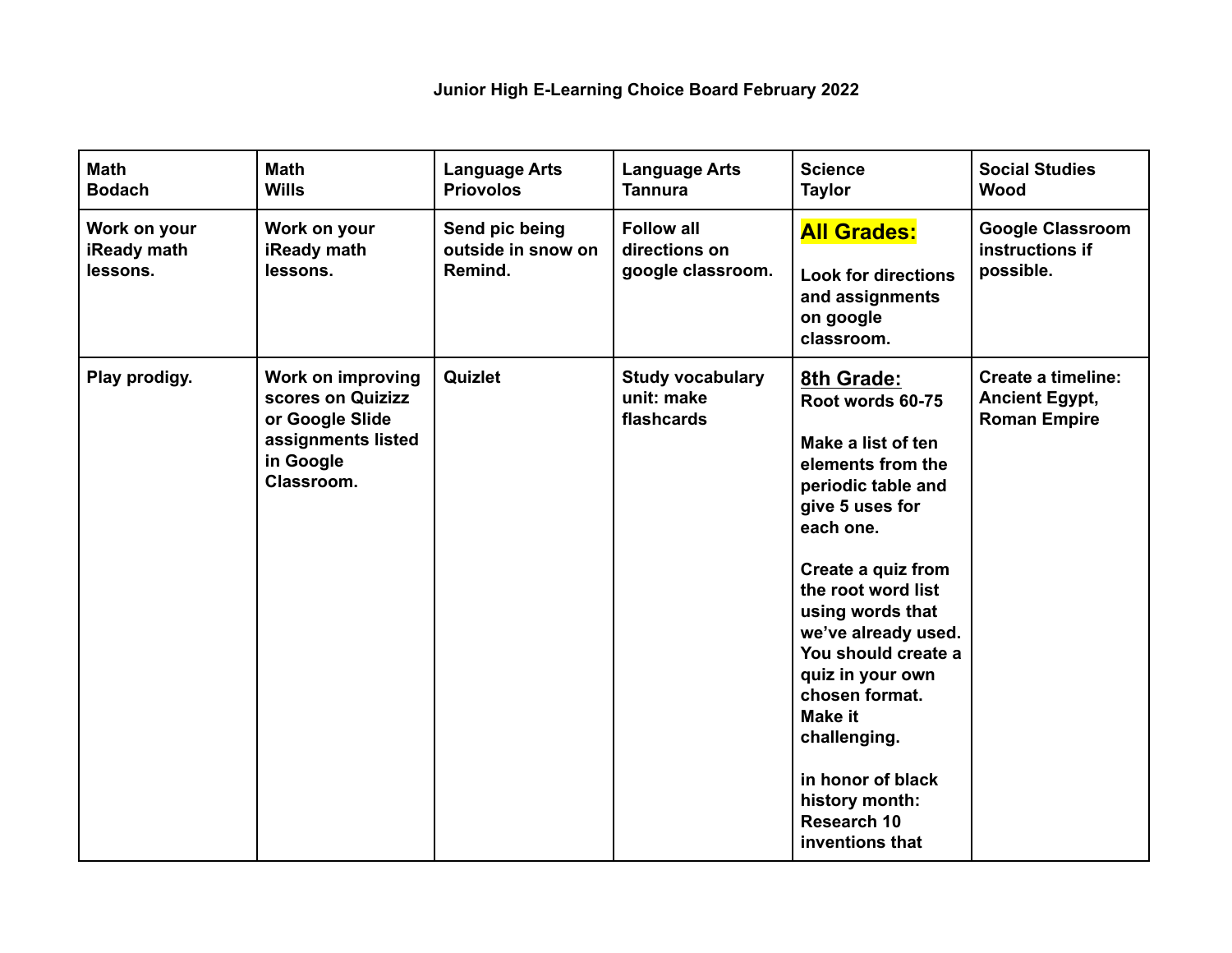|                                                                                     |                                                                                     |              |                               | were created by<br><b>African Americans.</b><br>Give the name of<br>the item, who<br>invented/created it,<br>when, and a short<br>description of the<br>invention.<br><b>Work on missing</b><br>assignments.                                                                                                                                                                                                       |                                       |
|-------------------------------------------------------------------------------------|-------------------------------------------------------------------------------------|--------------|-------------------------------|--------------------------------------------------------------------------------------------------------------------------------------------------------------------------------------------------------------------------------------------------------------------------------------------------------------------------------------------------------------------------------------------------------------------|---------------------------------------|
| IXL - Work on<br>missing<br>assignments or<br>improve scores you<br>currently have. | IXL - Work on<br>missing<br>assignments or<br>improve scores you<br>currently have. | Freerice.com | <b>Study</b><br>grammar/verbs | 7th Grade:<br><b>Create Heredity</b><br><b>Worksheet: Make</b><br>up five<br>stories/scenarios<br>and a punnett<br>square for each<br>one.<br>In honor of black<br>history month:<br><b>Research 10</b><br>inventions that<br>were created by<br><b>African Americans.</b><br>Give the name of<br>the item, who<br>invented/created it,<br>when, and a short<br>description of the<br>invention.<br>Read a science | Timeline can also<br>be Maya or Inca. |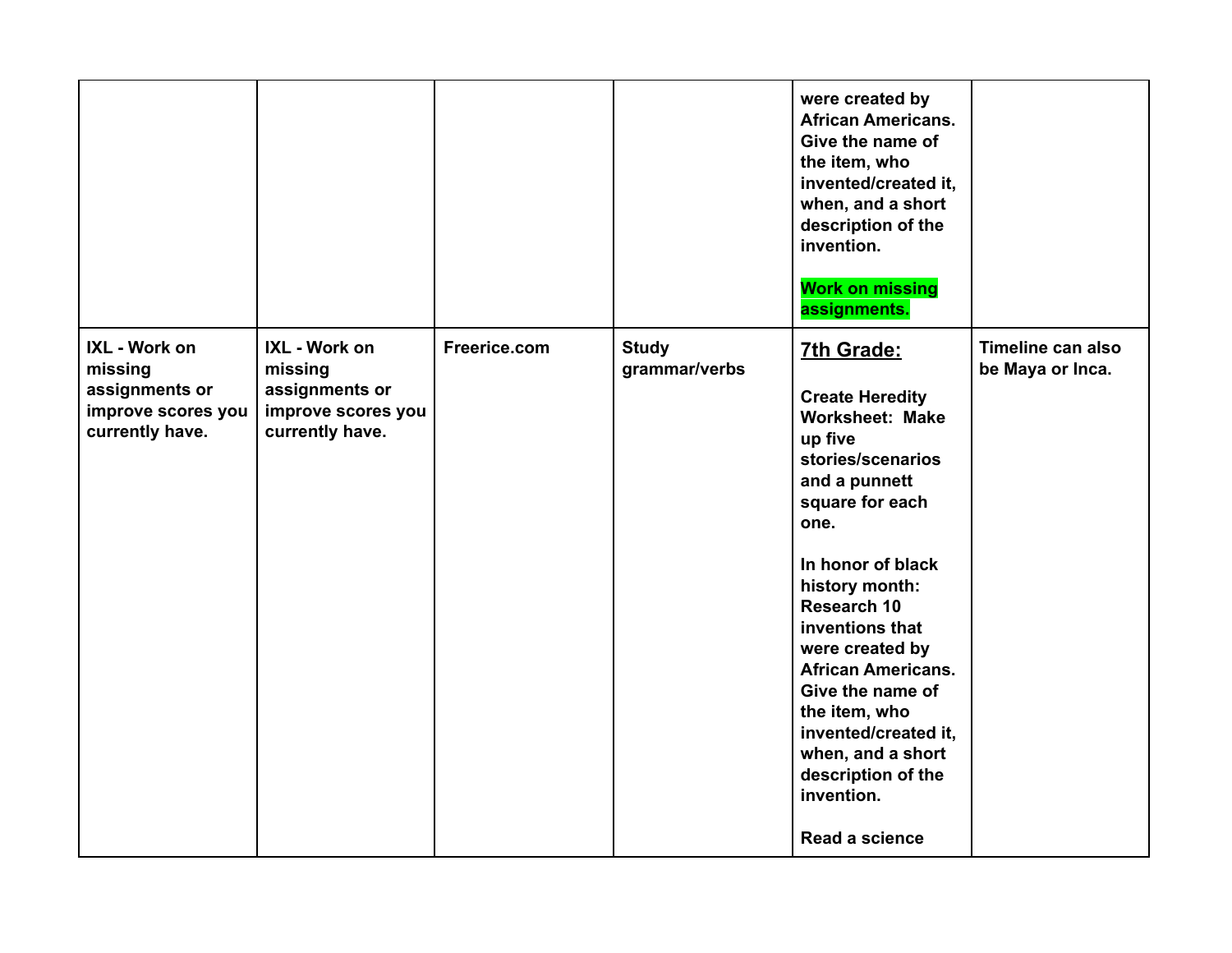|                                                                                                                                                                                                                                                                   |                                                                                                                                                                                                                                                                   |                          |                  | article and answer<br>questions on the<br>worksheet (can be<br>found on google<br>classroom). Go to<br>one of the following<br>websites to find a<br>science related<br>article:<br>Sciencenewsforstu<br>dents.org<br>Timeforkids.com<br>dogonews.com<br><b>Work on missing</b><br>assignments. |                                         |
|-------------------------------------------------------------------------------------------------------------------------------------------------------------------------------------------------------------------------------------------------------------------|-------------------------------------------------------------------------------------------------------------------------------------------------------------------------------------------------------------------------------------------------------------------|--------------------------|------------------|-------------------------------------------------------------------------------------------------------------------------------------------------------------------------------------------------------------------------------------------------------------------------------------------------|-----------------------------------------|
| <b>Calculate the rate</b><br>of snowfall and<br>express it as a unit<br>rate in inches per<br>hour.<br><b>Measure the depth</b><br>of snow in the<br>morning and again<br>in the evening.<br><b>Find the difference</b><br>and divide it by the<br>time in hours. | <b>Calculate the rate</b><br>of snowfall and<br>express it as a unit<br>rate in inches per<br>hour.<br><b>Measure the depth</b><br>of snow in the<br>morning and again<br>in the evening.<br><b>Find the difference</b><br>and divide it by the<br>time in hours. | Read book report<br>book | Read a good book | 6th Grade:<br>in honor of black<br>history month:<br><b>Research 10</b><br>inventions that<br>were created by<br><b>African Americans.</b><br>Give the name of<br>the item, who<br>invented/created it,<br>when, and a short<br>description of the<br>invention.                                | Pick a state from<br>Southern region US |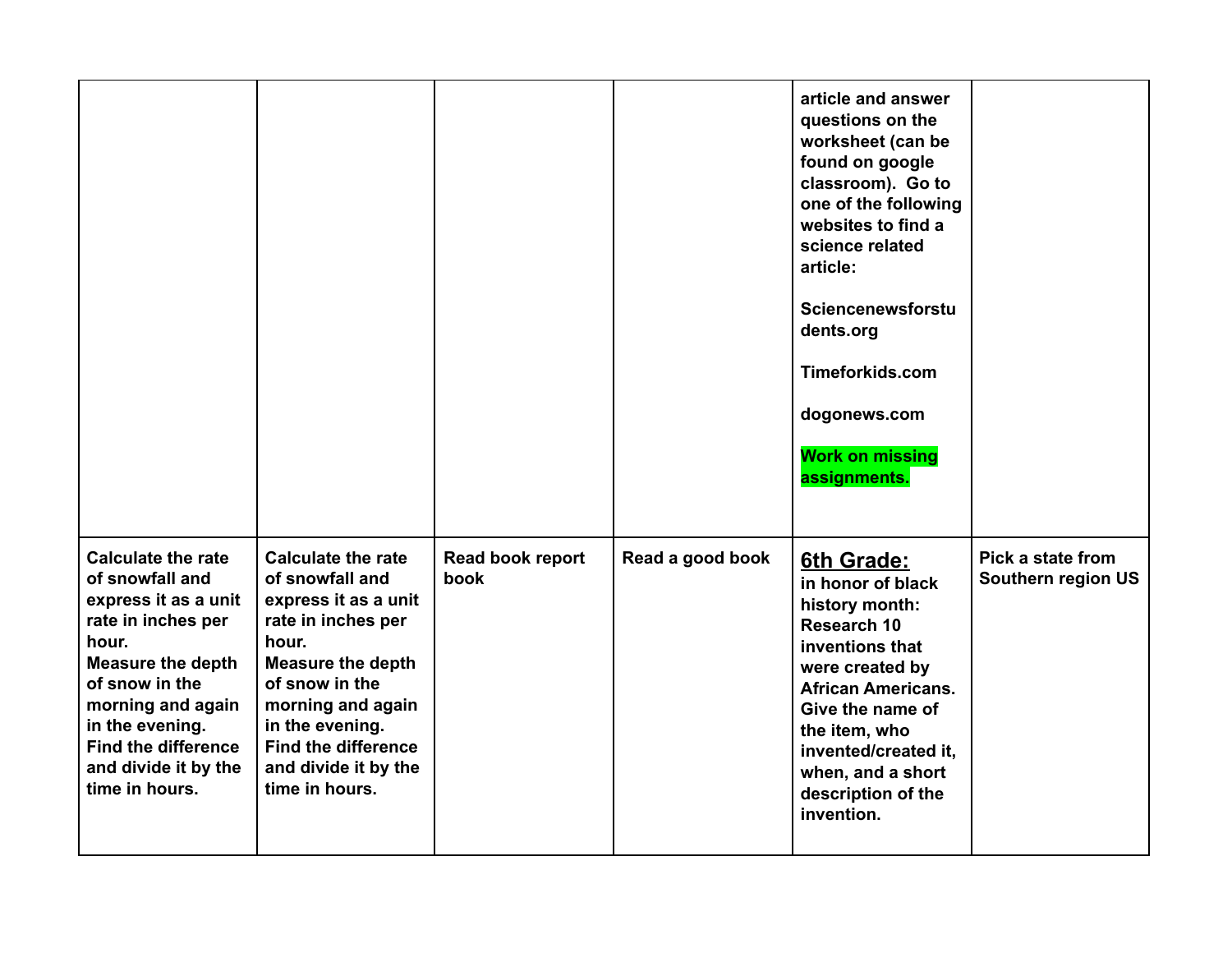|                                                                                                                                                                                                       |               |                            |                                                   | Read a science<br>article and answer<br>questions on the<br>worksheet (can be<br>found on google<br>classroom). Go to<br>one of the following<br>websites to find a<br>science related<br>article:<br>Sciencenewsforstu<br>dents.org<br>Timeforkids.com<br>dogonews.com<br><b>Work on missing</b><br>assignments. |                                                                  |
|-------------------------------------------------------------------------------------------------------------------------------------------------------------------------------------------------------|---------------|----------------------------|---------------------------------------------------|-------------------------------------------------------------------------------------------------------------------------------------------------------------------------------------------------------------------------------------------------------------------------------------------------------------------|------------------------------------------------------------------|
| <b>Using construction</b><br>tools you can find<br>around your house and<br>doing your best to<br>attend to precision,<br>sketch 4 different<br>3-dimensional objects<br>in your house or<br>outside. | Play prodigy. | Work on<br>essay/narrative | Write me a<br>paragraph on what<br>you did today. |                                                                                                                                                                                                                                                                                                                   | Create a fact card:<br>Name, Capital,<br><b>Population, Date</b> |
| What geometric shapes<br>are used to draw your<br>figures?                                                                                                                                            |               |                            |                                                   |                                                                                                                                                                                                                                                                                                                   |                                                                  |
| What kind of angles and<br>lines did you use?                                                                                                                                                         |               |                            |                                                   |                                                                                                                                                                                                                                                                                                                   |                                                                  |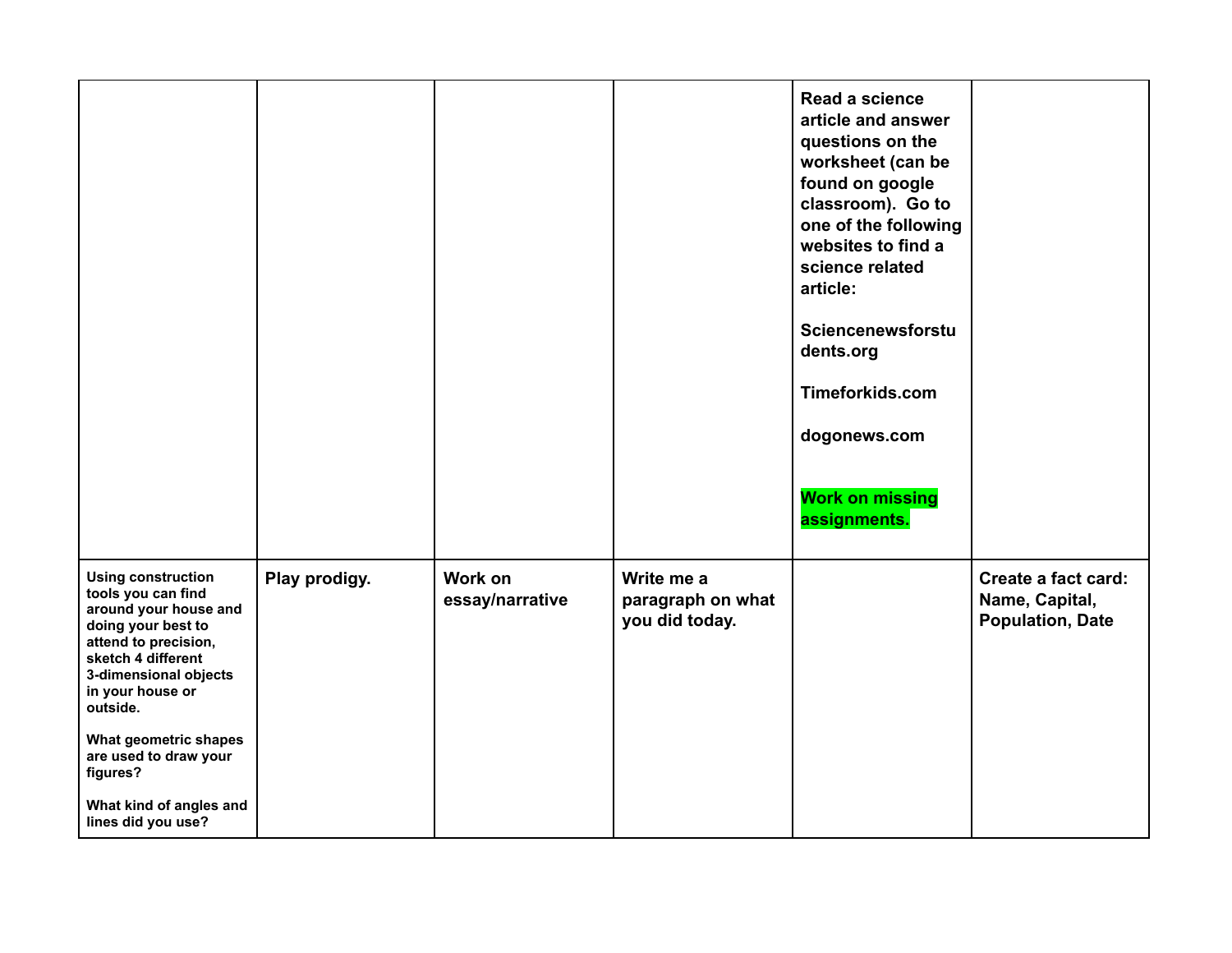| Art<br><b>McDonald</b>                                                                                               | <b>PE</b><br>Griffith                                                                                     | <b>PE</b><br><b>Meents</b>                                                                             | Spanish <sub>1</sub><br>瓣<br><b>Vassalla</b>                                                                                                                                                        | <b>Special Education</b><br><b>Turro</b>                                                            | <b>Special Education</b><br><b>McKinney</b>                                                  |
|----------------------------------------------------------------------------------------------------------------------|-----------------------------------------------------------------------------------------------------------|--------------------------------------------------------------------------------------------------------|-----------------------------------------------------------------------------------------------------------------------------------------------------------------------------------------------------|-----------------------------------------------------------------------------------------------------|----------------------------------------------------------------------------------------------|
| <b>All Junior High</b><br><b>Students: Complete</b><br>2 of the 3 Activities<br>listed in your grade<br>level below. | -50 jumping jacks<br>-25 push ups<br>-50 sit ups<br>-60 sec run in place<br>-30 sec plank<br>-50 mountain | Check our google<br>classroom for<br>additional<br>information.<br>Choice #1:<br>Warm-up: 30           | <b>Check Google</b><br><b>Classroom for</b><br>current unit,<br>relevant material.<br><b>7th Grade</b>                                                                                              | <b>ALL CLASSES:</b><br><b>Check Google</b><br><b>Classroom for</b><br>updates and<br>announcements. | 6th grade:<br><b>Check for any</b><br>announcements on<br><b>Google classroom</b>            |
| 6th Grade:<br>-Complete the Art<br>Tutorial:<br><b>O</b> Worm Tunnel                                                 | climbers<br>Rest for 2 minutes<br>6th Grade-repeat 1x<br>7th Grade-repeat 2x                              | seconds jog in place,<br>30 second cross<br>country skiers, and<br>30 seconds of<br>mountain climbers. | <b>Verb and Article</b><br><b>Quiz on Forms (GC)</b><br>*Further review<br>activities (send Remind<br>or Google Classroom<br>photo as proof of                                                      | <b>Wednesday</b><br>6th: iReady (1<br>lesson)<br>Worldly Wise:<br>Lesson 6 C                        | Wednesday:<br>Iready day.<br>Please do the next<br>iready lesson<br>Thursday:                |
| -Complete Franz<br>Marc Animal<br>Drawing.                                                                           | 8th Grade-repeat 3x<br>Take a 2-3 minute<br>break in between<br>each rotation.                            | Then complete the<br>AMRAP:<br>12 minute AMRAP<br>(As many rounds as                                   | score).*<br>-Vocab Practice<br>(Quizlet ¡En Español<br>1! Unidad 1 Etapa 2)                                                                                                                         | 7th: iReady (1<br>lesson)<br>Worldly Wise:<br>Lesson 7 A                                            | Make-up work day.<br>Please work on ANY<br>missing assignments                               |
| -Complete any<br>Missing Work in<br>Google Classroom.                                                                | Also - there will be<br>additional activities                                                             | possible in 12<br>minutes)<br>10 Push ups                                                              | -Verb Practice<br>(Mostly -er and -ir<br>verb practice)<br>-Tener Practice                                                                                                                          | 8th: LWTW Novel<br>Study: Listen to<br>Chap. 13 and 14<br><b>Complete Slides</b>                    | 7th grade:<br><b>Check for any</b><br>announcements on                                       |
| 7th Grade:<br>-Complete the Art<br>Tutorial:<br><b>Patterned Cact</b>                                                | listed on my google<br>classroom page.                                                                    | 20 Walking Lunges<br>30 Plank Punches<br>40 Jumping Jacks<br>Choice #2:                                | <b>8th Grade</b><br>-Ar Verbs and<br><b>Subject Pronouns</b>                                                                                                                                        | 54,56,57<br><b>Thursday:</b>                                                                        | <b>Google classroom</b><br>Wednesday:<br>Iready day.<br>Please do the next                   |
| -Complete Banksy<br>Art Mash Up<br>Drawing.<br>-Complete any<br>Missing Work in                                      |                                                                                                           | Choose a workout<br>from Darebee.com.<br>Tell me which<br>workout you chose.                           | -Gustar and IOP<br><b>Practice</b><br>If you are having trouble<br>accessing the internet, then<br>write a chart for the verb<br>endings and verbs. Include<br>one example verb for each<br>ending. | <b>6th and 7th</b><br>Continue with Wordly<br>Wise Lesson.<br>Complete one<br>iReady lesson.        | iready lesson<br>Thursday:<br>Make-up work day.<br>Please work on ANY<br>missing assignments |
|                                                                                                                      |                                                                                                           |                                                                                                        |                                                                                                                                                                                                     | Complete any                                                                                        |                                                                                              |